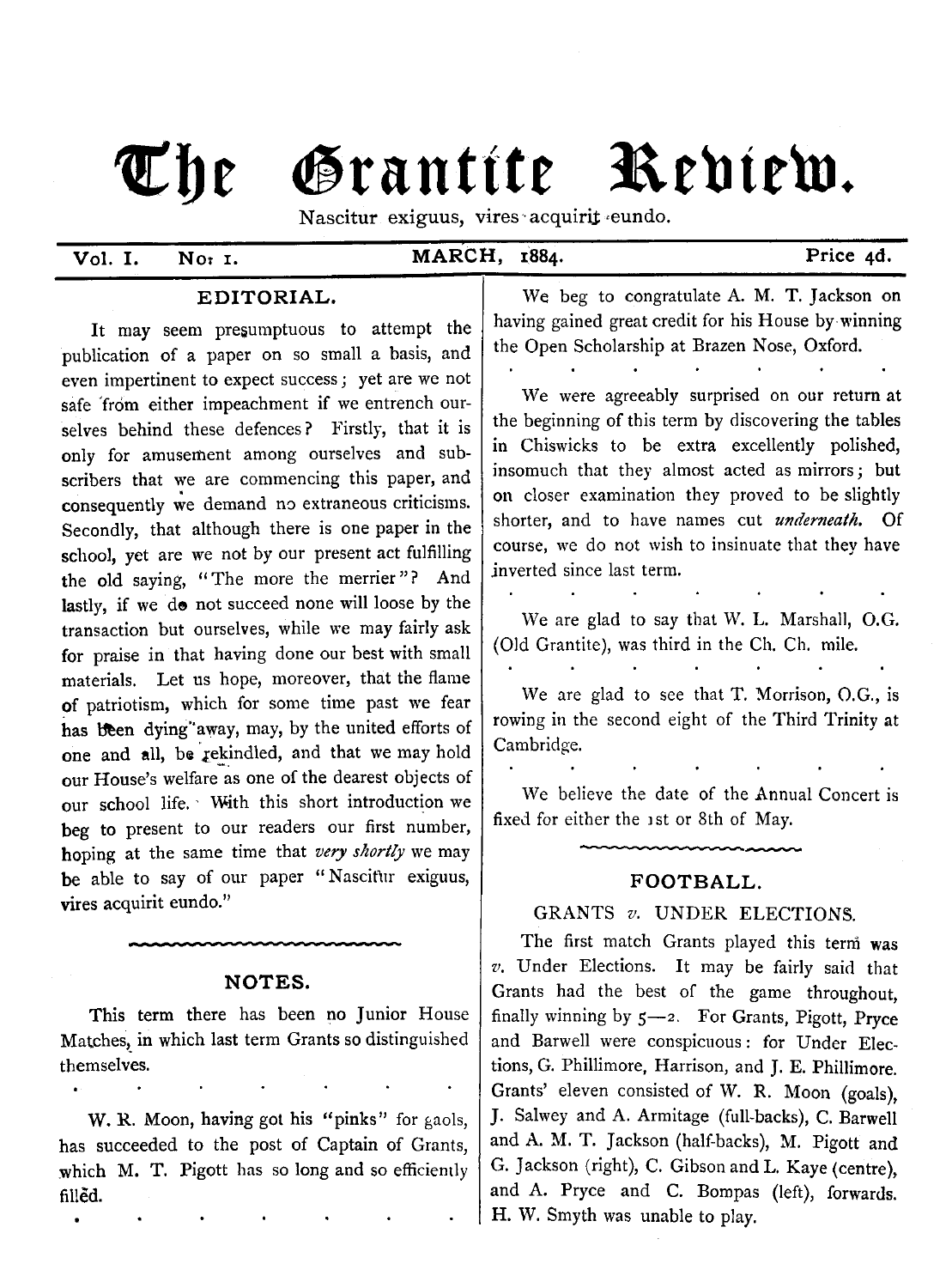## GRANTS *v.* HOME-BOARDERS.

On Thursday, the 28th February, Grants played Home-boarders, the result being a draw- $r$  all. The match was well contested. G. E. Jackson was the first to gain a goal for Grants; soon after which a goal was shot by the Home-boarders— disputed on the plea of "off side." but eventually given. After this Bompas made a good, but ineffectual shot; Kaye also succeeded in shooting a goal, which, however, was disallowed on the plea of a " hands." The Grantite eleven was the same as in the former match. The Home-boarder eleven as follows :— Chope (goals), Fevez and Thornton (fullbacks), H. Tritton, Bristowe, and Draper (halfbacks), Bultar and Small (right), Paul (centre), Peck and Pettitt (left) forwards. Page, the Captain, was unable to play.

#### GRANTS *v.* HOME-BOARDERS.

The second match *v.* Home-boarders for the Shield was played on Thursday, 6th March. Paul won the toss, and started the ball from the Hospital end. For the first few minutes the game was pretty even, but Grants soon " wired up," and Kaye managed to put the ball through their posts scoring one to us. Soon after, Pryce, by a well directed shot, scored a second goal. Fevez then made a run forward, but Moon put it away; G. Jackson then made a good shot, but the ball, however, hit the tape and went over. Pryce then shot, but Chope saved it; Pigott then sent it over the tape. Fevez now made a run down the left, but Salwey kicked it away, and Gibson placed it away between the Home-boarders' posts, but it was given " off side." Half-time was then called. After this two goals, shot by Kaye and Price respectively, were disallowed on the plea of " off side. Paul made a good, but ineffectual, run down to Grants' goals. G. Jackson then shot a goal, but it was given " off side," and Gibson, after a good run, again attempted to score, but it was put away.

Pryce now took a long shot, and the ball rolled through the goals— making three for Grants. Pigott soon after shot a fourth. The Home-boarders then made a rush towards our goals, but the backs put the ball away, and Pigott, after a brilliant run, shot a fifth goal. Soon after, time was called, leaving Grants victors by 5— o. For Grants, Pigott, Pryce, Salwey, and Barwell distinguished themselves more than the rest. For Home-boarders, Fevez and Paul did most of the work. The elevens were as before.

#### GRANTS  $v$ . RIGAUDS.

This match was played on Thursday, 13th of March, and resulted in a draw, the score being 1 all. The toss was won by Rigauds; and the ball was started by Gibson from the hospital end. Shortly hands was given in favour of Grants : nothing, however, was gained by this. Soon afterwards the ball was middled in front of Grants' goals, but was quickly put away by Salwey, and carried down to Rigauds. Hurst then rushed it back, and crossed to Crews, who made a shot unsuccessful though, owing to Moon's good play. Soon after, Ritchie made a good run, and shot at Grants' goal, but it was likewise saved by Moon. Grants' " wiring up" then made a general rush; Hurst, however, put the ball away. Shortly after this, hands was called in front of Rigauds' goals, and a successful shot by Pigott sent the ball through just below the tape, scoring a goal for Grants. Half-time was then called. A rush was again made to Rigauds' goal, but it was sent behind; soon after, Pigott middled to Gibson, who made a shot: but Man saved it. Shortly before the close of the match, a rush was made by Rigauds to Grants' goal, and the ball was put through by Hurst, making the score equal. No further advantage was gained by either. Great praise is due to Grants for the excellent way in which they played together. Moon played splendidly in goals, and Pigott and Pryce were conspicuous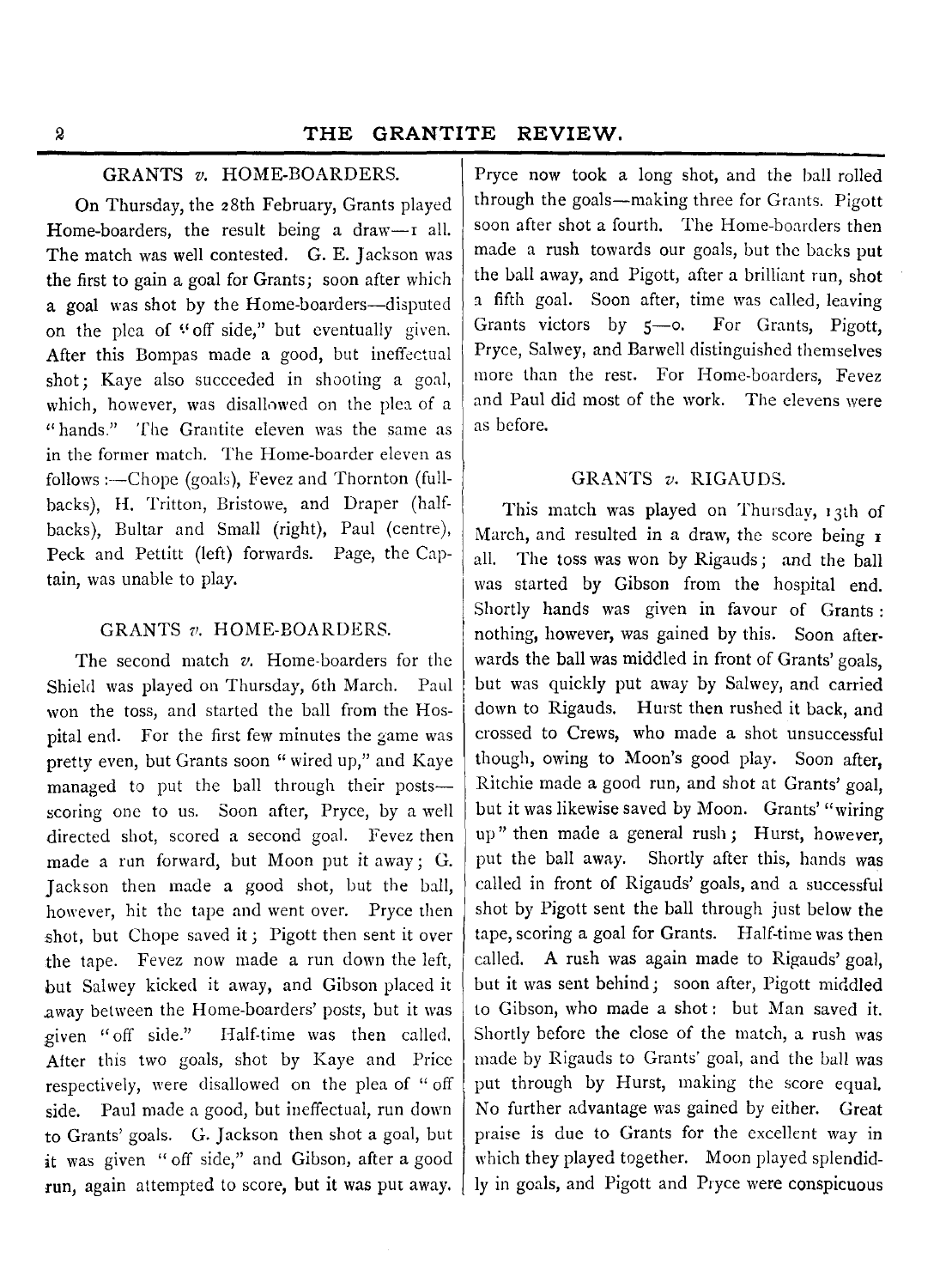among the forwards. Salwey played much better than could have been expected, in consequence of a bad hack. For Rigauds, Ritchie and Ingram were best. Their eleven was:— Man (goals), Ingram and Jervis (backs), Berens, Armitstead, and Wood (half-backs), Ritchie, Hurst, Crews, Probyn, and Petrocochino (forwards). Grants' eleven was as in the former matches.

#### GRANTS v. RIGAUDS.

This match was played on Thursday, 20th of March, and resulted in a victory for Rigauds by 1— o. Rigauds won the toss, and Grants started the ball from the hospital end, with the wind in their favour. Shortly, hands was given in favour of Rigauds near Grants' goal, though nothing resulted. Pigott made a splendid run, but the ball went behind. Soon, he made an excellent shot, which just passed above the bar. Hurst now, after a good run, and, apparently, having it all his own way, was about to shoot at Grants' goal, when, Moon running out, spoilt his shot, the ball going behind. After a short interval, during which neither side gained any advantage, half-time was called *(2.20).* The latter half of the game was not only notable for the way in which Rigauds kept the ball in the vicinity of Grants' goal, but also for the excellent manner in which the latter so ably protected their goal. Petrocochino, however, managed to shoot a goal for Rigauds, it being the only one scored by either side. For Rigauds, Ingram, Hurst, Petrocochino, and Crews were conspicuous; for Grants, Pigott, Gibson, Salwey, Barwell, and Moon in goal, played well. The elevens were the same as in the former match.

# **" A LEGEND OF GERMANY."**

*Extract from the annals of Slüsh* 

It was on a dark cold night in January that two travellers entered a small country inn in the village of Slush. The hostelry, despite the weather, was warm, and its inmates merry, which in every way

tended to cheer the weary travellers' spirits. There was great excitement in the village on this particular night, it being the anniversary of a murder which took place in a certain " Red House," and which was said to be haunted ever since. None dared to enter the grounds in which it stood, and, consequently, the whole place was fast going to rack and ruin. The two travellers were much amused by this curious tale, and determined to go and explore this " Red House," and on this very night. Fear and amazement filled the inn when they heard of this rash determination: and at length, at the persuasion of them all, one consented to remain at the inn while the other should go and explore. Having agreed to be back before 1 o'clock, and to come and tell his friend the result of his search, the elder of the travellers set out to the ghastly house. The front door was easily broken open— the lock being rendered useless by age. He found himself in a large hall covered entirely with cobwebs; the once fine oak staircase now rotting away. Sounds were distinctly audible from up-stairs ; and, accordingly, the adventurer made his way up. How horribly did the stairs creak and groan as he mounted! they would not bear much weight. The first door on his right was open; and he entered the room, which proved to be a bed chamber. An old-fashioned four-poster bed with its curtains drawn, and the window curtains, formed the only drapings of this once handsome room. A table stood by the bed, with on it medicine bottles, a dagger, and various papers. All was still. Suddenly the rustle of a dress was heard outside; and the traveller had barely time to conceal himself behind the curtains of the window before a lady in a long and very oldfashioned dress entered the room. She was young perhaps some would have called her pretty— and carried in her hand a small pistol. Drawing aside the curtain of the bed, she displayed to the astonished observer an old man, looking the very picture of death. Thus she spake to him : " I have here a draught which Dr. Corbleu says will speedily recover you." She hastily poured it out in a glass, and the old man drank it down without vouchsafing any reply. Shortly, however, he cried " Ah ! daughter, thou hast poisoned me !" "Father, I— I-was forced to it by Dr. Corbleu." "Yes," replied that person, entering the room, in a black suit of quite the old style, *i.e.,* knee breeches, buckle shoes, etc., " $I$  it was," said he, "who induced your daughter to commit this deed. By this means I shall inherit your property, and thus triumph over you." The old man could barely speak, but he managed to breathe the words, in a faintly but